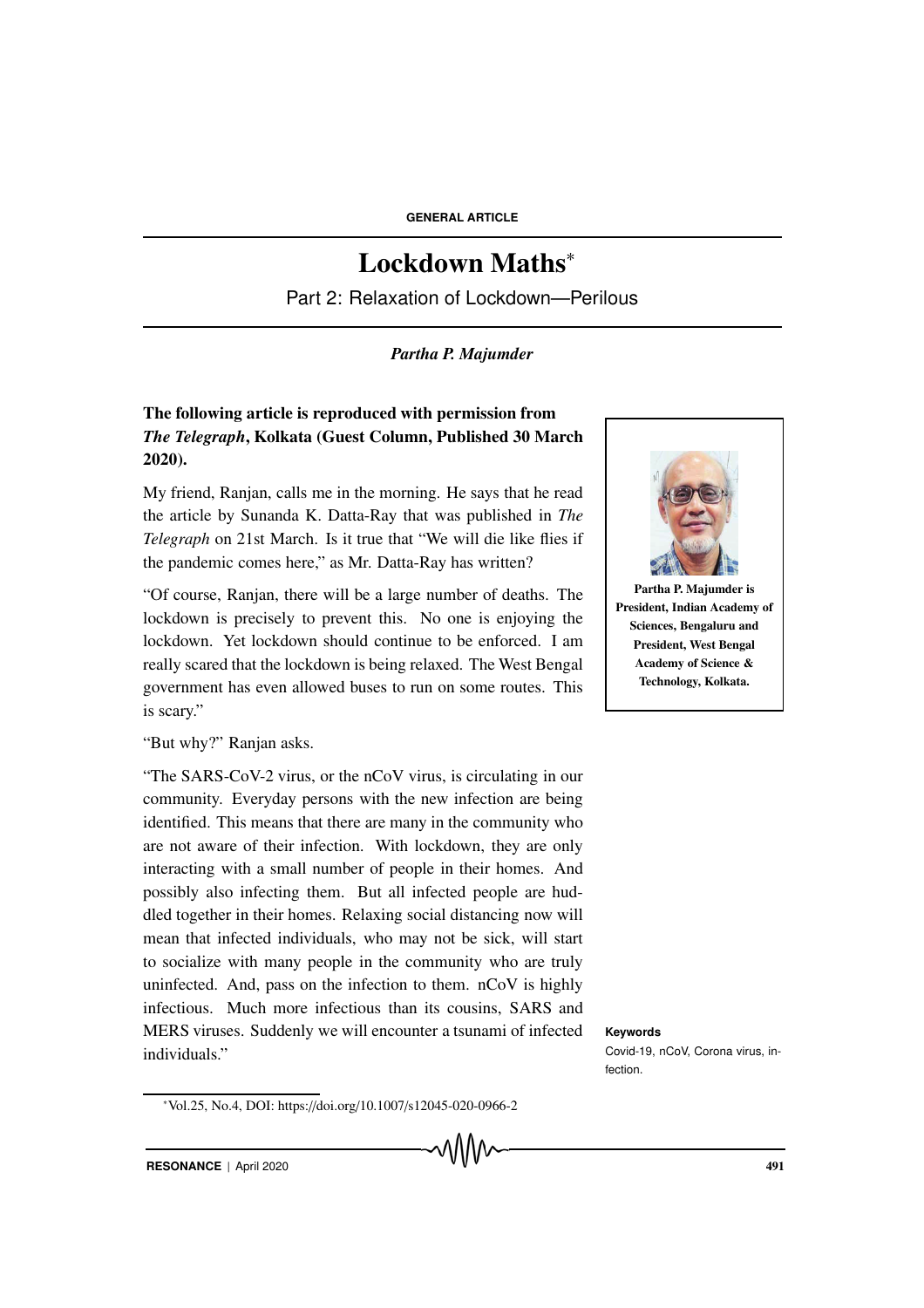## **GENERAL ARTICLE**

"But if most infected individuals don't fall sick, then what's the problem? When everyone is infected then there will be no one to infect; correct? You had told me that when an infected person recovers from the infection, he gains immunity and will not get infected again. So I don't see a problem."

"Ranjan, don't forget that our population density is very high. For example, in Mumbai 21,000 people live in every square kilometer. In Kolkata this number is about 7,500. In the State of Bihar, averaging over all the villages and cities, about 1,200 people live in every square kilometer. So, if nCoV spreads widely even in just four wards of Kolkata municipal corporation, many thousand people will have to be provided medical attention, of whom about 1,000 will die. Many of them will die a painful death gasping for breath, since they cannot be provided with ventilators. We don't have so many ventilators in our hospitals. In spite of the Chief Minister trying her best to prepare the State for this perilous situation, you know that our health care system cannot handle so many sick people. It's best for us not to relax the lockdown. When we can test and find out what fraction of individuals in the community has gained immunity, then we can provide some relaxation. But now is too early. We have not got ourselves tested. The government does not have the means to test even a decent fraction of our citizens who have not yet fallen sick."

"But this is the first time I am seeing such a lockdown. Why so? There are many outbreaks of viral infection that I know, but we have never been locked at home."

nCoV is highly "Well, Ranjan, nCoV is highly infectious. We don't have a vaccine to prevent nCoV infection. Physical distancing by closing down schools, offices, businesses and staying at home is pretty much all that we can do to slow down the spread of the virus."

> "But this lockdown is spelling a disaster for the economy," Ranjan said.

> "Oh, I have heard that argument before. When thousands and lakhs of people become infected and sick, the drain on our economy will certainly be even greater. We will have to spend colossal



infectious. We don't have a vaccine to prevent nCoV infection. Physical distancing by closing down schools, offices, businesses and staying at home is pretty much all that we can do to slow down the spread of the virus.